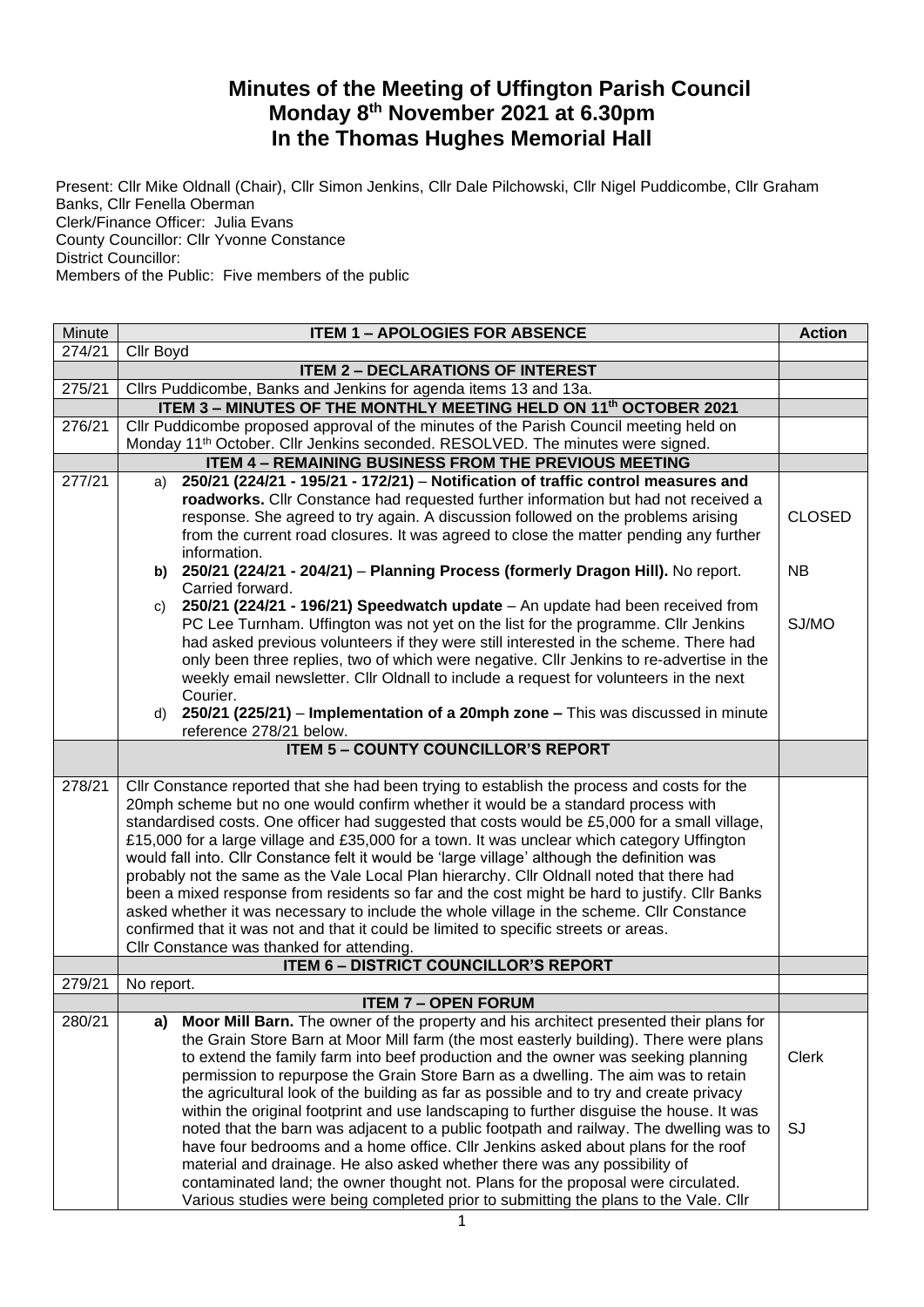|        | Oldnall noted that the proposal as outlined was in accordance with the                                                                                                                         |               |  |  |  |
|--------|------------------------------------------------------------------------------------------------------------------------------------------------------------------------------------------------|---------------|--|--|--|
|        | Neighbourhood Plan as it was a brownfield site.                                                                                                                                                |               |  |  |  |
|        | b) Stable Cottage planning application. The owner of the property outlined the issues                                                                                                          |               |  |  |  |
|        | he had experienced with a permitted development application for an agricultural barn.                                                                                                          |               |  |  |  |
|        | He had been informed that the application was not permitted development and had to                                                                                                             |               |  |  |  |
|        | submit a full planning application. He had then engaged a planning consultant who                                                                                                              |               |  |  |  |
|        | questioned why a full application was required. The Vale conceded that a mistake                                                                                                               |               |  |  |  |
|        | had been made and the proposal could proceed under permitted development as                                                                                                                    |               |  |  |  |
|        | originally proposed.                                                                                                                                                                           |               |  |  |  |
| 281/21 | <b>ITEM 8 - ONGOING PROJECTS</b>                                                                                                                                                               |               |  |  |  |
|        | <b>Improvements to Broadband</b>                                                                                                                                                               |               |  |  |  |
|        | Cllr Oldnall reported that Openreach had confirmed they were re-running two revised costings<br>after discussion with Kat Foxhall: one for Uffington only and another which included Baulking. |               |  |  |  |
|        | As soon as these are received it will be possible to calculate how many more households will                                                                                                   |               |  |  |  |
|        | need to be recruited who will commit to a 12 month FTTP fibre contract in order to get                                                                                                         | KF /          |  |  |  |
|        | enough government vouchers to get the village connected without incurring additional cost.                                                                                                     | <b>MO</b>     |  |  |  |
| 282/21 | Access to the Paddock (formerly Vehicle Bridge to the Allotments).                                                                                                                             |               |  |  |  |
|        | CIIr Jenkins reported that the new hedge had been planted and was doing well. He was to                                                                                                        | SJ            |  |  |  |
|        | chase for an update on the legal documents.                                                                                                                                                    |               |  |  |  |
| 283/21 | <b>Consideration of new projects</b>                                                                                                                                                           |               |  |  |  |
|        | a) Improvements to the footpath from Jubilee Field to Craven Common. Cllr Oldnall                                                                                                              |               |  |  |  |
|        | felt that this was a lower priority project and suggested putting it aside for the time                                                                                                        |               |  |  |  |
|        | being. Discussion followed on whether some discarded soil could be used for the site,                                                                                                          | <b>CLOSED</b> |  |  |  |
|        | but a resident noted that this would be classified as waste and could lead to issues. It                                                                                                       |               |  |  |  |
|        | was agreed to close this matter and consider it again in due course.                                                                                                                           |               |  |  |  |
|        | Conversion of the three stiles on FP26. Cllr Oberman was to contact three<br>b)                                                                                                                |               |  |  |  |
|        | contractors for quotes. Cllr Jenkins offered to help with this. TOE were to be<br>approached for funding. It was noted that work would also be required to repair the                          | <b>FO</b>     |  |  |  |
|        | stone bridge over the ditch.                                                                                                                                                                   |               |  |  |  |
|        | <b>ITEM 9 - PLANNING MATTERS</b>                                                                                                                                                               |               |  |  |  |
| 284/21 | <b>New Applications to be considered:</b>                                                                                                                                                      |               |  |  |  |
|        | a) P21/V2473/FUL - Oldlands Copse, Station Road. Change of use of existing                                                                                                                     | <b>Clerk</b>  |  |  |  |
|        |                                                                                                                                                                                                |               |  |  |  |
|        | agricultural building to tourist accommodation. Amended Plans. Response due by                                                                                                                 |               |  |  |  |
|        | 10th November. There were no objections.                                                                                                                                                       |               |  |  |  |
|        | P21/V2815/FUL - St Mary's Church, Broad Street. Replacement of stolen section<br>b)                                                                                                            |               |  |  |  |
|        | of lead roof with terne coated stainless steel. There were no objections.                                                                                                                      |               |  |  |  |
| 285/21 | To consider any new applications received since the publication of this agenda:                                                                                                                |               |  |  |  |
|        | a) P21/V2988/AG - Stable Cottage, High Street. Agricultural building for lambing and                                                                                                           |               |  |  |  |
|        | storage of agricultural machinery. This was discussed in the Open Forum - minute                                                                                                               |               |  |  |  |
| 286/21 | reference 280/21 above.<br>Update on outstanding planning applications:                                                                                                                        |               |  |  |  |
|        | b) P21/V2645/HH - The Clock House, High Street. Extension to existing building.                                                                                                                |               |  |  |  |
|        | Awaiting determination.                                                                                                                                                                        |               |  |  |  |
|        | P21/V2503/HH - Dragon Hill, Woolstone Road. Proposed first floor and side<br>c)                                                                                                                |               |  |  |  |
|        | extensions to existing bungalow. Erection of detached garage building with                                                                                                                     |               |  |  |  |
|        | accommodation over. Awaiting determination.                                                                                                                                                    |               |  |  |  |
|        | P21/V1908/HH - 1 Jacksmeadow. Two storey side extension. Awaiting<br>d)                                                                                                                        |               |  |  |  |
|        | determination.                                                                                                                                                                                 |               |  |  |  |
|        | P21/V2298/HH - Poachers Cottage, Green Lane. First floor extension. Permission<br>e).                                                                                                          |               |  |  |  |
|        | granted.<br>Planning Appeal Consultation - P20/V0394/FUL - UFF - Meadowgold - Appeal<br>f)                                                                                                     | <b>CLOSED</b> |  |  |  |
|        | Dismissed. The Parish Council had submitted a reply to the RTPI on 26 July.                                                                                                                    |               |  |  |  |
|        | RTPI response received; there was no case to answer. No further action.                                                                                                                        |               |  |  |  |
| 287/21 | Britchcombe Farm - report on Working Group meeting. Cllr Jenkins had circulated an                                                                                                             |               |  |  |  |
|        | update prior to the meeting which he anticipated would be endorsed by the Working Group at                                                                                                     |               |  |  |  |
|        | its next meeting on 10 <sup>th</sup> November. Cllr Jenkins outlined the activities of the group to date. It                                                                                   |               |  |  |  |
|        | was pointed out that a planning application had not yet been received. Cllr Jenkins was to                                                                                                     |               |  |  |  |
|        | circulate an update on the village email and on FaceBook following approval at the Working                                                                                                     | SJ            |  |  |  |
|        | Group meeting. Discussion followed on how to ensure the whole village was to be kept                                                                                                           |               |  |  |  |
|        | informed. It was noted that the Parish Council should not be seen to be against something                                                                                                      |               |  |  |  |
|        | that did not yet exist. Cllr Pilchowski suggested that a point of contact for any comments be                                                                                                  |               |  |  |  |
|        | added to the update message.<br><b>ITEM 10 - FINANCE</b>                                                                                                                                       |               |  |  |  |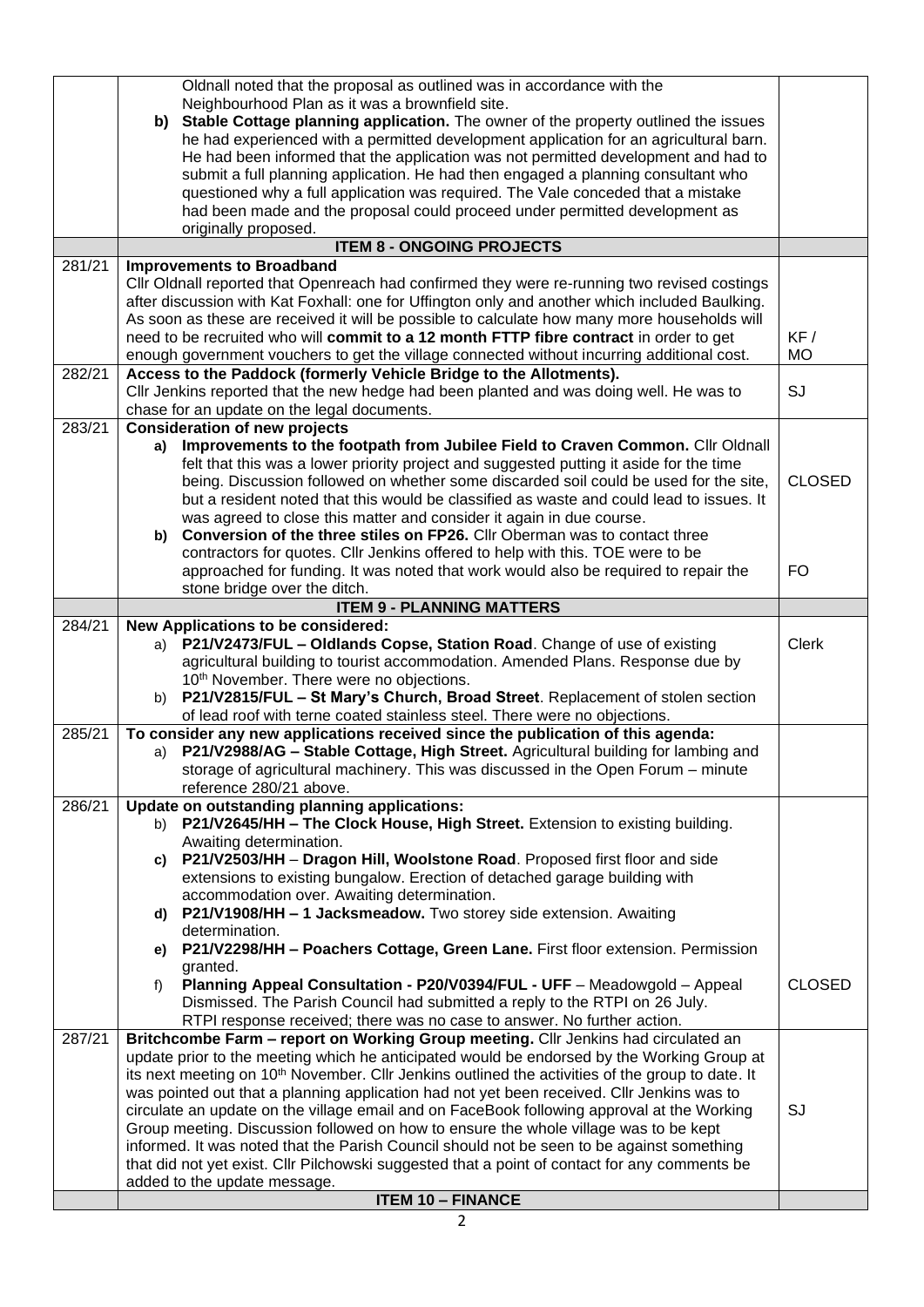| 288/21 | a)                                                                                    | To approve November payments: Payments totalling £579.13 were approved.                                                                                                |              |  |  |  |
|--------|---------------------------------------------------------------------------------------|------------------------------------------------------------------------------------------------------------------------------------------------------------------------|--------------|--|--|--|
|        |                                                                                       | Proposed: Cllr Jenkins, seconded: Cllr Puddicombe. RESOLVED. Cllr Oldnall to                                                                                           | <b>MO</b>    |  |  |  |
|        |                                                                                       | authorise the payments online.                                                                                                                                         |              |  |  |  |
|        |                                                                                       | b) OSR Funding.                                                                                                                                                        |              |  |  |  |
|        |                                                                                       | Current repair work, there was enough in the current year's budget and the<br>İ.                                                                                       |              |  |  |  |
|        |                                                                                       | OSR Repair EMR to fund it without using the General Reserve as previously                                                                                              |              |  |  |  |
|        |                                                                                       | anticipated.                                                                                                                                                           |              |  |  |  |
|        |                                                                                       | ii.<br>CIIr Oldnall had circulated a proposal to rationalise the funding streams for                                                                                   |              |  |  |  |
|        |                                                                                       | OSR repairs, merging the two EMR pots and increasing the amount                                                                                                        |              |  |  |  |
|        |                                                                                       | budgeted each year. Any project in excess of the year's budget would be                                                                                                |              |  |  |  |
|        |                                                                                       | topped up from the EMR. Conversely, any unspent funds would top up the                                                                                                 |              |  |  |  |
|        |                                                                                       | EMR. A definition of Major Repair was proposed for inclusion in the next                                                                                               |              |  |  |  |
|        |                                                                                       | update of the Financial Regulations.                                                                                                                                   |              |  |  |  |
|        |                                                                                       | iii.<br>Cllr Jenkins supported having one EMR but did not agree with using the                                                                                         |              |  |  |  |
|        |                                                                                       | Major repair fund for routine work. Cllr Oldnall explained that this was why the<br>budget for routine repairs should be increased. There were three parts to the      |              |  |  |  |
|        |                                                                                       | proposal: 1) to pay for the current works from this year's budget and the EMR                                                                                          | <b>Clerk</b> |  |  |  |
|        |                                                                                       | fund; 2) to merge the two EMRs into a single reserve fund; 3) to agree the                                                                                             |              |  |  |  |
|        |                                                                                       | definition of 'Major Repair'. Proposed Cllr Oberman, Seconded Cllr Banks.                                                                                              |              |  |  |  |
|        |                                                                                       | RESOLVED.                                                                                                                                                              |              |  |  |  |
|        | C)                                                                                    | Review of Q2 Accounts. Cllr Oldnall reported that the expenditure vs budget was on                                                                                     |              |  |  |  |
|        |                                                                                       | target. There was only one significant underspend on insurance. It was proposed to                                                                                     |              |  |  |  |
|        |                                                                                       | vire the excess to grants and donations. Proposed Cllr Pilchowski, Seconded Cllr                                                                                       |              |  |  |  |
|        |                                                                                       | Oberman. RESOLVED.                                                                                                                                                     |              |  |  |  |
|        | d)                                                                                    | Request for donation from Clean Slate. It was agreed not to donate to this                                                                                             |              |  |  |  |
|        |                                                                                       | organisation as they had not demonstrated any support for local residents. Any future                                                                                  |              |  |  |  |
|        |                                                                                       | requests for grants and donations would be considered together in the new year.                                                                                        |              |  |  |  |
|        | e)                                                                                    | Christmas Tree. Cllr Jenkins reminded the meeting that support for the village                                                                                         |              |  |  |  |
|        |                                                                                       | Christmas Tree had been previously agreed (Minute 244/21), Cllr Jenkins to contact                                                                                     | SJ           |  |  |  |
|        |                                                                                       | the organisers.                                                                                                                                                        |              |  |  |  |
|        | f)                                                                                    | <b>Christmas Event.</b> Cllr Oberman suggested funding a Christmas event for the elderly                                                                               |              |  |  |  |
|        |                                                                                       | in the village. Following discussion, it was agreed that it was unlikely that it would be                                                                              |              |  |  |  |
|        |                                                                                       | able to proceed this year due to ongoing social distancing rules. Cllr Pilchowski                                                                                      |              |  |  |  |
|        |                                                                                       | suggested putting something in The Courier informing people that it had been<br>considered.                                                                            | <b>MO</b>    |  |  |  |
|        |                                                                                       | <b>ITEM 11 - THE JUBILEE FIELD TRUST</b>                                                                                                                               |              |  |  |  |
| 289/21 | a)                                                                                    | Update. Cllr Oberman reported that the working party had been very successful at                                                                                       |              |  |  |  |
|        |                                                                                       | the weekend. Weeds had been cleared from the hedging plants and gaps in the                                                                                            | <b>FO</b>    |  |  |  |
|        |                                                                                       | hedge had been filled. A dead tree had been removed and ditches had been cleared.                                                                                      |              |  |  |  |
|        |                                                                                       | All non-compostable waste had been burnt.                                                                                                                              |              |  |  |  |
|        |                                                                                       | b) Monthly play area inspection.                                                                                                                                       |              |  |  |  |
|        |                                                                                       | Cllr Oberman reported that there were no problems in the play area.                                                                                                    |              |  |  |  |
|        | C)                                                                                    | Applications to use the field.                                                                                                                                         |              |  |  |  |
|        |                                                                                       | No requests.                                                                                                                                                           |              |  |  |  |
|        |                                                                                       | <b>ITEM 12 - ALLOTMENTS UPDATE</b>                                                                                                                                     |              |  |  |  |
| 290/21 | <b>Allotments</b>                                                                     |                                                                                                                                                                        |              |  |  |  |
|        |                                                                                       | a) Allotments Update. Cllr Puddicombe had circulated a report ahead of the                                                                                             | <b>NP</b>    |  |  |  |
|        |                                                                                       | meeting. He reported that it had been previously approved to let half plots to<br>existing plot holders only. As there were now 6, possibly 7, vacant plots he felt it |              |  |  |  |
|        |                                                                                       | was now appropriate to extend the offer of half plots to new applicants. Cllr Banks                                                                                    |              |  |  |  |
|        |                                                                                       | felt this was a good idea and everyone else was in agreement. Cllr Puddicombe                                                                                          |              |  |  |  |
|        |                                                                                       | noted that cutting of the grass paths had been temporarily halted because the                                                                                          |              |  |  |  |
|        |                                                                                       | petrol cap for the mower had been lost.                                                                                                                                |              |  |  |  |
|        |                                                                                       | <b>ITEM 13 - OSR UPDATE</b>                                                                                                                                            |              |  |  |  |
| 291/21 | <b>OSR Update</b>                                                                     |                                                                                                                                                                        | NP           |  |  |  |
|        | The building repairs had been covered in minute reference 288/21 (b) above. There was |                                                                                                                                                                        |              |  |  |  |
|        | nothing else to add.                                                                  |                                                                                                                                                                        |              |  |  |  |
|        |                                                                                       |                                                                                                                                                                        |              |  |  |  |
|        |                                                                                       | <b>ITEM 14 - ANNUAL / QUARTERLY REVIEWS</b>                                                                                                                            |              |  |  |  |
| 292/21 | a)                                                                                    | Privacy Policy. The updated document had been circulated. Two clauses were                                                                                             |              |  |  |  |
|        |                                                                                       | questioned; it was agreed to leave them as they were. The document was approved                                                                                        | <b>Clerk</b> |  |  |  |
|        | b)                                                                                    | subject to final formatting and the removal of an old date in the General document.<br>Information Security Policy. This was carried forward to December.              | C/F Clerk    |  |  |  |